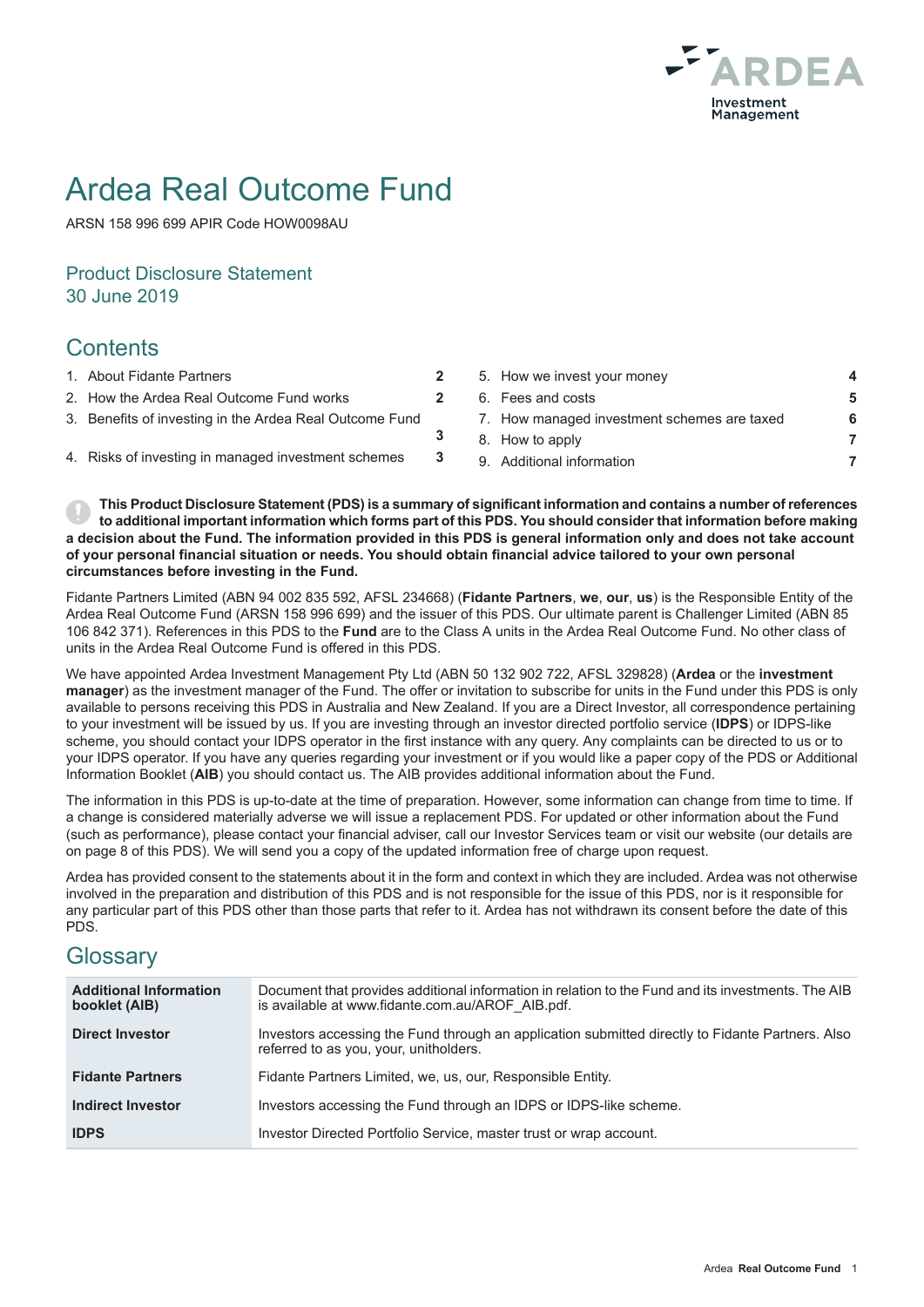# 1. About Fidante Partners

### **Fidante Partners – the Responsible Entity**

Fidante Partners is the Responsible Entity of the Fund. As Responsible Entity, we issue units in the Fund and are legally responsible to the unitholders of the Fund for its operation.

Fidante Partners forms long-term alliances with talented investment professionals to create, grow and support specialist, boutique funds management businesses. We have appointed Ardea as the investment manager of the Fund. We provide back office, marketing, distribution, administration, and compliance support services to Ardea, allowing Ardea the freedom to focus on investing and managing the assets of the Fund.

A related entity of Fidante Partners has a partial equity stake in Ardea. Neither we, nor any of our related entities, nor Ardea, guarantee the repayment of your capital or the performance of your investment or any particular taxation consequences of investing.

### **Ardea – the investment manager**

Ardea Investment Management is a specialist, boutique fixed income investment manager with a focus on delivering stable, risk-controlled returns to investors. With extensive capabilities across Australian and global government bonds, fixed income derivatives, inflation linked securities and credit markets, Ardea has a long and successful track record actively managing a range of domestic and global fixed income strategies, including absolute return, benchmark aware and objective based solutions. Ardea's investment philosophy is based on a relative value approach to persistently identifying and exploiting fixed income pricing inefficiencies to generate reliable,

volatility-controlled returns. Ardea's investment approach seeks to generate alpha through multiple investment strategies while carefully managing risk through diversification.

# 2. How the Ardea Real Outcome Fund works

The Fund is a registered managed investment scheme (also known as a managed fund) that is an unlisted Australian unit trust governed by the constitution together with the Corporations Act 2001 (Cth) (**Corporations Act**) and other laws. Managed funds pool individual investors' monies which are then used to purchase assets in line with the Fund's investment objective.

Investors in the Fund are issued units in the Fund which represent their beneficial interest in the assets of the Fund, but do not give an investor an interest in any particular asset of the Fund. Certain rights are attached to these units and these rights are exercisable by the person who owns the units (referred to as **you**, **Direct Investor**, or **unitholders** throughout this PDS). For specific information on investing, please refer to '8. How to apply' in this PDS.

The number of units you can purchase will depend on the amount being invested and the investment unit price calculated for the day we receive your valid application form.

**You should read the important information about 'How the Fund is governed' in the AIB before making a decision. Go to www.fidante.com.au/AROF\_AIB.pdf. The material relating to 'How the Fund is governed' may change between the time when you read this PDS and when you acquire the product.**

### **Investing**

You can invest in the Fund as a Direct Investor, or an Indirect Investor.

The minimum initial investment amount is \$10,000, or \$1,000 when a Regular Savings Plan is established. For additional investments, the minimum one-off additional investment amount is \$1,000 and the minimum Regular Savings Plan amount is \$100 per month. We can vary or waive the minimum investment amounts at any time.

For more information on how to make an investment, refer to '8. How to apply' in this PDS. All individual or joint investors in the Fund must be at least 18 years of age and all new investors must comply with our Customer Identification Program. Please refer to 'Customer Identification Program' in the Fund's AIB available on our website.

### **Withdrawing**

Once invested in the Fund, you can generally withdraw your investment at any time by making a withdrawal (subject to certain requirements).

For Direct Investors the minimum withdrawal amount is \$1,000. The number of units you can withdraw will depend on the amount being withdrawn and the withdrawal unit price calculated for the day we receive your withdrawal request. In some circumstances, such as when there is a freeze on withdrawals or withdrawals are spread, you may not be able to withdraw your funds within the usual period upon request. Refer to 'Withdrawal risk' in this PDS for more information.

Indirect Investors should contact their IDPS operator for withdrawal information.

### **Unit prices**

Unit prices will vary as the market value of the Fund's assets rise and fall. Unit prices are determined in accordance with the Fund's constitution and are usually calculated each New South Wales business day. We have a Unit Pricing Permitted Discretions Policy which sets out how we will exercise any discretion in relation to the unit pricing. You can request a copy of this policy by contacting us.

### **Processing**

If your valid investment or withdrawal request is received in our Sydney office before 3:00pm Sydney time on a NSW business day (referred to as the **transaction cut-off time**), it will usually be processed using the unit price determined as at the close of business on that day. If your valid investment or withdrawal request is received after the transaction cut-off time. or on a non-business day, it will usually be processed using the applicable unit price calculated as at the close of business on the next business day. We will provide notice if we are to change the transaction cut-off time.

### **Frequency of distributions**

The Fund generally pays distributions quarterly; however, we do not guarantee any level of distributions and there may be periods in which reduced or no distributions are paid. Distributions will generally be paid directly to a nominated Australian financial institution or reinvested in additional units in the Fund as soon as practicable after the end of the Fund's distribution period.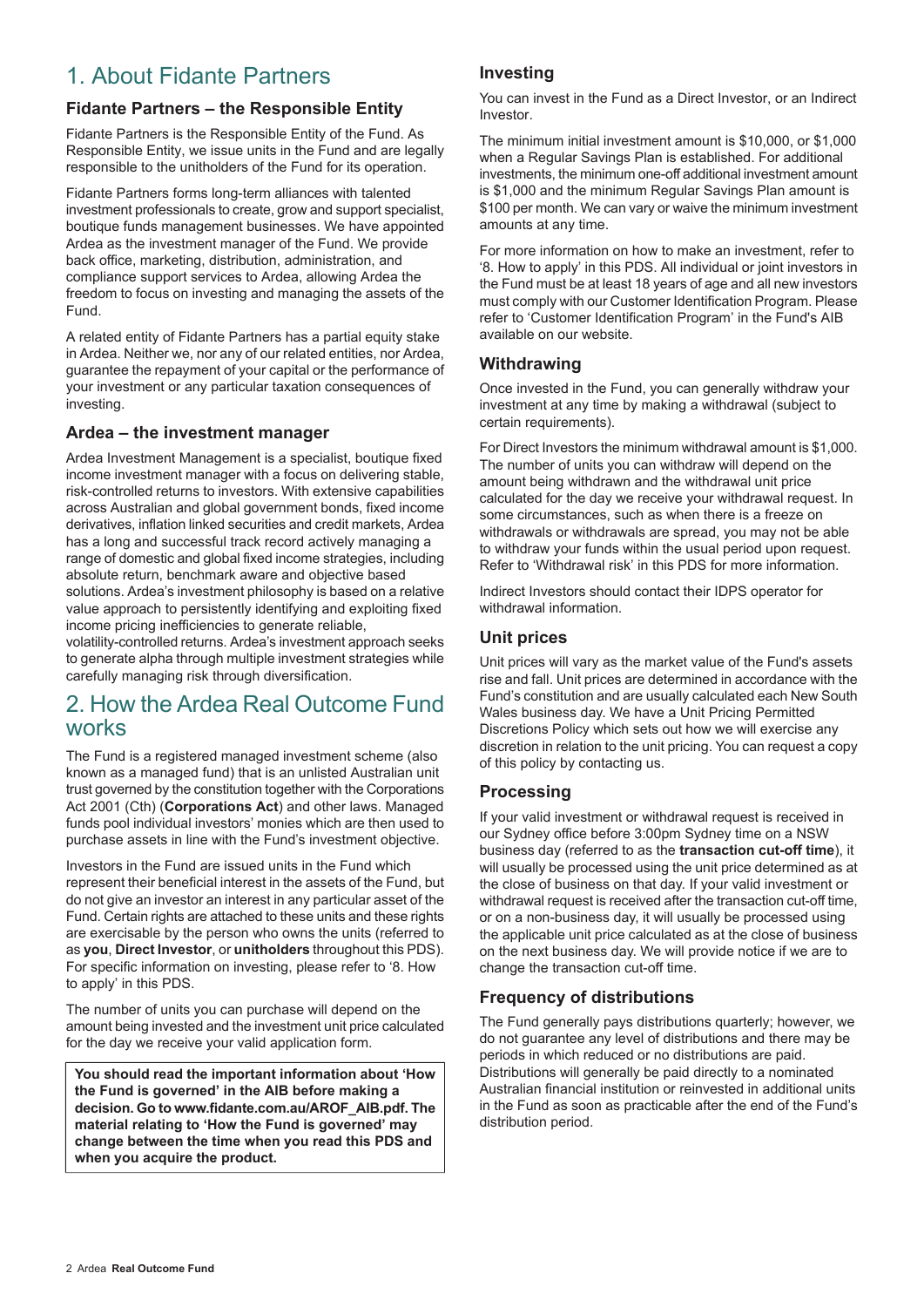### **How distributions are calculated**

Distributions you receive will generally represent your share of the distributable income of the Fund and can be made up of both income and net realised capital gains. Your share of any distribution depends on how many units you held at the end of the distribution period as a proportion of the total number of units on issue in the Fund at that time.

In certain circumstances, some income and/or net realised capital gains may be held back until the final distribution at the end of June to allow for market volatility.

**You should read the important information about 'Additional information about investing', 'Additional information about withdrawing', 'How unit prices are calculated', and 'Additional information about distributions' in the AIB before making a decision. Go to www.fidante.com.au/AROF\_AIB.pdf. The material relating to 'Additional information about investing', 'Additional information about withdrawing', 'How unit prices are calculated', and 'Additional information about distributions' may change between the time when you read this PDS and when you acquire the product.**

# 3. Benefits of investing in the Ardea Real Outcome Fund

### **Significant features and benefits**

- **Unique 'relative value' investment strategy:** the Fund adopts a relative value investment strategy to access a range of fixed income return sources that are independent of interest rates.
- **Tight risk control:** the Fund specifically targets low volatility returns by using a range of risk management strategies.
- **Diversification benefits:** the Fund offers significant diversification benefits when combined with conventional bond, credit and equity investments in an investment portfolio.
- **Capital preservation:** the Fund prioritises capital preservation by only investing in high quality government bonds, related derivatives and cash like investments.
- **Protect long term purchasing power:** the Fund explicitly targets a return exceeding Australian inflation rates to protect long term purchasing power.
- **Daily liquidity:** the Fund only invests in the most liquid segments of global fixed income markets.
- **Experienced and stable investment team:** Ardea's investment team has decades of experience across global fixed income markets. Majority employee ownership of the Ardea business fosters team stability.

Refer to '5. How we invest your money' in this PDS for more information on the Fund's investments.

# 4. Risks of investing in managed investment schemes

All investments carry risk. Different strategies carry different levels of risk depending on the assets that make up the strategy. Generally, assets with the potential for the highest long-term returns may also carry the highest level of risk.

When investing in a managed investment scheme, it is important to note that the value of assets in the managed investment scheme and the level of returns will vary. No return is guaranteed. Future returns may differ from past returns and investors may lose some or all of their money invested. Additionally, laws (including tax laws) that affect managed investment schemes may change in the future, which may have an adverse effect on the returns of managed investment schemes.

The level of acceptable risk will vary compared across investors and will depend upon a range of factors such as age, investment timeframe, risk appetite, the nature and size of other investments held, and the extent to which the Fund fits into a broader financial plan.

New Zealand investors need to be aware there are differences in how securities are regulated under Australian laws. For example, the disclosure of fees may be different and the rights, remedies and compensation arrangements available to New Zealand investors may differ.

Primary risks of the Fund's investment strategy include interest rate risk and derivative risk.

The significant risks of investing in the Fund are:

**Collateral risk**

The Fund enters into derivative arrangements that require it to deliver collateral to the derivative counterparty or clearer.

### **Counterparty risk**

The other party to a contract (such as a derivative contract or physical security trade) may fail to perform its contractual obligations either in whole or in part.

### **Credit risk**

The issuer of a fixed interest security may become unable or unwilling to make interest and/or capital payments in full and/or on time, or may not meet other financial obligations.

#### **Currency risk**

Some securities held by the Fund may be denominated in a currency different to Australian Dollars. A change in the value of these currencies relative to the Australian dollar can affect the value of the investments.

### **Derivative risk**

The value of a derivative is linked to the value of an underlying asset and can be volatile. Risks associated with using derivatives may include, but are not limited to, the value failing to move in line with that of the underlying asset and its potential illiquidity.

### **Fixed income security risk**

Fixed interest securities are affected by interest rate risk and credit risk, with term to maturity and quality of the issuer the main determinant of the impact of these risks.

#### **Fund risk**

The risk that changes to the Fund such as termination, changes to fees, or changes in government policies (including taxation, regulations and laws that may affect the Fund) can have an impact on the potential investment return.

### **Interest rate risk**

The risk that changes in interest rates may have an adverse impact on the capital value or income of a security.

### **Market risk**

The possibility for an investor to experience losses due to factors that affect the overall performance of the financial markets outside the control of the Fund.

### **Withdrawal risk**

The risk that we may not meet the generally applicable timeframe for withdrawal requests, may suspend withdrawals or may deem the Fund illiquid.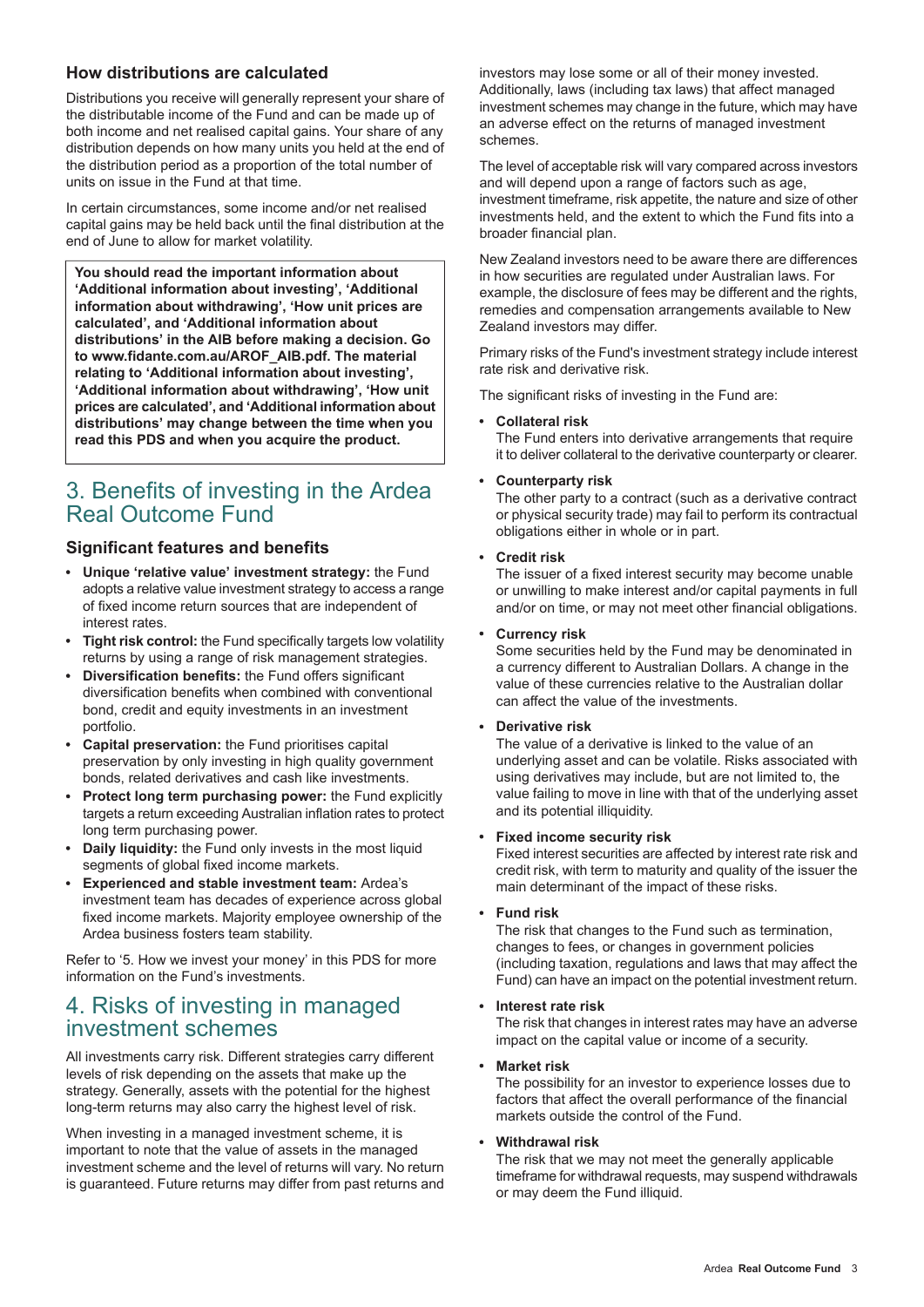**You should read the important information about 'Additional information about significant risks' and 'Important information for New Zealand investors' in the AIB before making a decision about the Fund. Go to www.fidante.com.au/AROF\_AIB.pdf. The material relating to 'Additional information about significant risks' and** 'Important information for New Zealand investors' may change between the time when you read this PDS and when **you acquire units in the Fund.**

# 5. How we invest your money

When choosing what to invest in, you should consider the likely investment return of the Fund, the risks associated **with investing in the Fund, and your own personal objectives, risk preference and investment time frame.**

| <b>Investment return</b><br>objective                | The Fund targets a stable return in excess of inflation over the medium term.                                                                                                                                                                                                                                                                                                                                                                                                                                                                                                                                                                                                                                                                                                                                         |  |
|------------------------------------------------------|-----------------------------------------------------------------------------------------------------------------------------------------------------------------------------------------------------------------------------------------------------------------------------------------------------------------------------------------------------------------------------------------------------------------------------------------------------------------------------------------------------------------------------------------------------------------------------------------------------------------------------------------------------------------------------------------------------------------------------------------------------------------------------------------------------------------------|--|
| <b>Minimum suggested</b><br>investment timeframe     | At least two years                                                                                                                                                                                                                                                                                                                                                                                                                                                                                                                                                                                                                                                                                                                                                                                                    |  |
| <b>Benchmark</b>                                     | Consumer Price Index (CPI)                                                                                                                                                                                                                                                                                                                                                                                                                                                                                                                                                                                                                                                                                                                                                                                            |  |
| <b>Risk level</b>                                    | Very low risk - The Fund has the potential to offer capital stability over the medium to long term but<br>with low returns compared to other investments. Refer to 'Additional information about the Fund's<br>investments' in the AIB for further information about the Fund's risk.                                                                                                                                                                                                                                                                                                                                                                                                                                                                                                                                 |  |
| <b>Description of the</b><br><b>Fund</b>             | The Fund is actively managed by Ardea who is a fundamentally driven, value investor with a focus on<br>liquidity and diversification. The Fund is intended to be suitable for investors who are seeking some<br>income, along with protection against inflation, and the potential for capital growth over the long term.<br>To help you understand the following information relating to the Fund's investments, definitions of the<br>important investment terms are provided in the Fund's AIB, available on our website.                                                                                                                                                                                                                                                                                          |  |
|                                                      | Investment approach                                                                                                                                                                                                                                                                                                                                                                                                                                                                                                                                                                                                                                                                                                                                                                                                   |  |
|                                                      | The investment approach is based on generating returns from relative value strategies that aim to<br>exploit mispricing between comparable fixed income securities which are related to each other and<br>have similar risk characteristics but are priced differently. Ardea believes this type of mispricing exists<br>because fixed income markets are inefficient. Ardea have built a repeatable investment process over<br>time around capturing this mispricing. From Ardea's experience, combining a large and diverse range<br>of such relative value opportunities, with risk management strategies to remove unwanted market risk,<br>can deliver reliable risk-adjusted returns independent of the direction of interest rates or broader market<br>fluctuations.                                          |  |
|                                                      | Investment universe and portfolio construction                                                                                                                                                                                                                                                                                                                                                                                                                                                                                                                                                                                                                                                                                                                                                                        |  |
|                                                      | The Fund primarily invests in high quality, liquid Australian and global government bonds,<br>semi-government bonds, interest rate derivatives, and short term money market instruments. The<br>Fund may have up to 25% exposure to direct offshore government bonds. In addition, the Fund may<br>also use derivatives to gain additional exposure to non-Australian interest rates. The Fund's net cash<br>and derivative value will not exceed 10% of the NAV. The Fund is also allowed to enter into repurchase<br>agreements. A repurchase agreement is a money-market instrument generally used to raise funds in<br>the short term. A party will sell a government security (such as a government bond), and will then buy<br>the security back at a pre-agreed price in the near future.                      |  |
|                                                      | Any proceeds from repurchase agreements may be invested in nominal government bonds and inflation<br>linked government bonds, as well as short-dated bank bills, negotiable certificates of deposits and<br>promissory notes, with predominantly less than six months to maturity (rated A1 (or equivalent) or<br>better). Portfolios are constructed to achieve risk diversification by combining many modestly sized<br>and uncorrelated relative value positions, so that no single position becomes a dominant driver of<br>overall portfolio risk. Ardea believe this approach delivers more stable returns, with lower risk, compared<br>to portfolios with large directional positions that can overwhelm a Fund's risk/return profile.                                                                        |  |
| <b>Description of the</b><br><b>Fund (Continued)</b> | Portfolios also include risk management strategies that are explicitly designed to remove unwanted<br>market risk and also profit during periods of market stress, thereby protecting against general volatility<br>and adverse market movements. Combining a large and diverse range of relative value positions with<br>such risk management strategies provides the risk balance that can enable portfolios to deliver reliable<br>risk-adjusted returns independent of broader market fluctuations. Derivatives will be used to implement<br>investment decisions, including hedging, managing the duration of the Fund, and as a risk management<br>tool (such as managing the effect of interest rate or foreign currency movements). Ardea does not<br>intend to gear the Fund through the use of derivatives. |  |
|                                                      | <b>Currency strategy</b>                                                                                                                                                                                                                                                                                                                                                                                                                                                                                                                                                                                                                                                                                                                                                                                              |  |
|                                                      | Ardea aims to fully hedge any foreign currency exposure back to the Australian dollar.                                                                                                                                                                                                                                                                                                                                                                                                                                                                                                                                                                                                                                                                                                                                |  |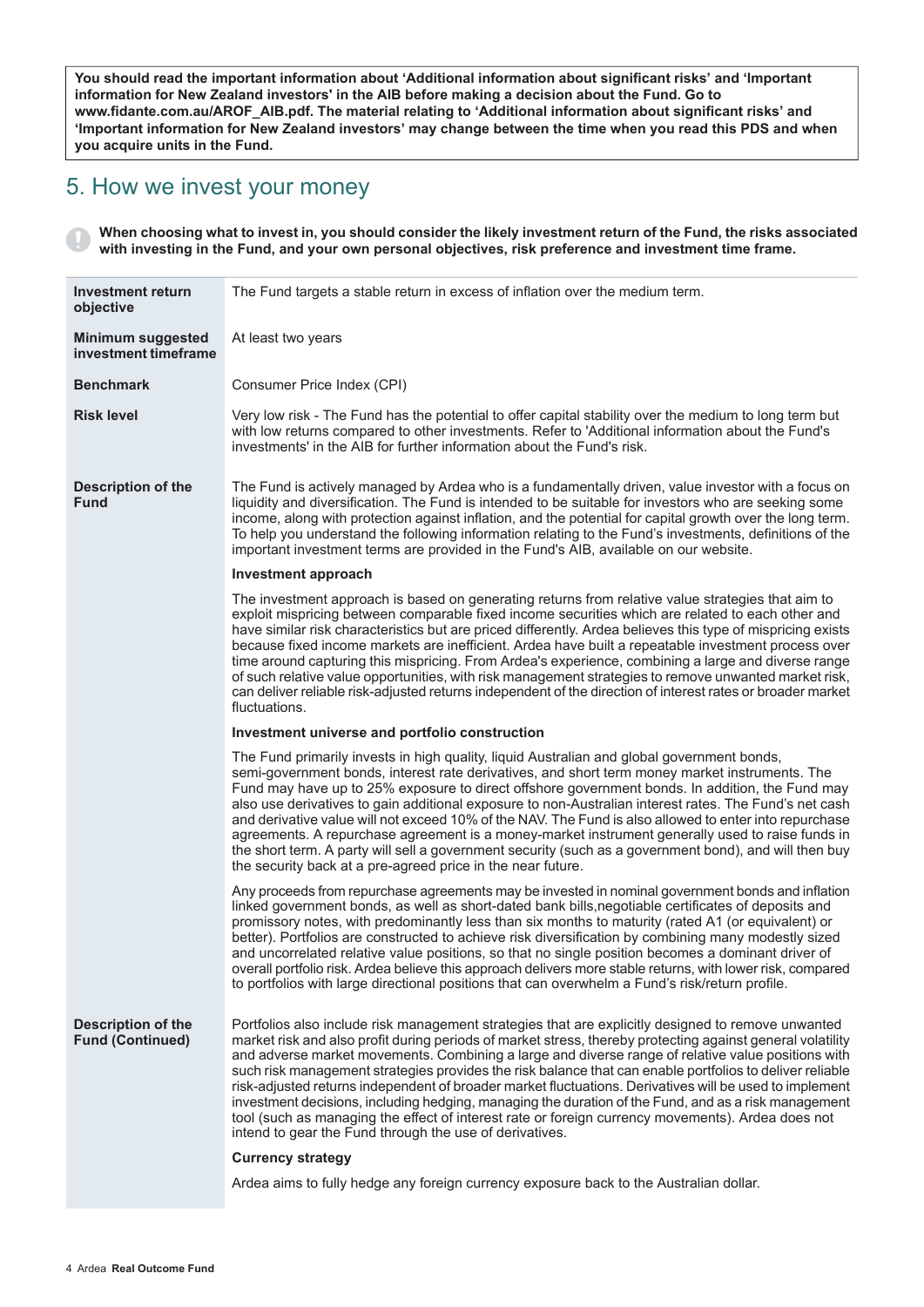| <b>Strategic asset</b><br>allocation ranges <sup>1</sup>                           | <b>Asset Class</b>                                                                                                                                                                                                                                                                                                                                                                                                                                                                                                                                                                                                                                                                                     | Min $(%)$ | Max $(\%)$ |
|------------------------------------------------------------------------------------|--------------------------------------------------------------------------------------------------------------------------------------------------------------------------------------------------------------------------------------------------------------------------------------------------------------------------------------------------------------------------------------------------------------------------------------------------------------------------------------------------------------------------------------------------------------------------------------------------------------------------------------------------------------------------------------------------------|-----------|------------|
|                                                                                    | Commonwealth government bonds, semi-government bonds and<br>overseas government bonds                                                                                                                                                                                                                                                                                                                                                                                                                                                                                                                                                                                                                  | 90        | 100        |
|                                                                                    | Net cash and derivative value <sup>2</sup>                                                                                                                                                                                                                                                                                                                                                                                                                                                                                                                                                                                                                                                             | $\Omega$  | 10         |
|                                                                                    | These are asset allocation ranges for the Fund. If market movements, investments into or withdrawals from the Fund, or changes<br>in the nature of an investment, cause the Fund to move outside these ranges, or a limit set out in this PDS, this will be addressed<br>by us or Ardea as soon as reasonably practicable.                                                                                                                                                                                                                                                                                                                                                                             |           |            |
|                                                                                    | <sup>2</sup> This includes inflation derivatives, interest rate derivatives, repurchase agreements, bank bills and negotiable certificates of deposit.                                                                                                                                                                                                                                                                                                                                                                                                                                                                                                                                                 |           |            |
| Labour standards or<br>environmental, social<br>or ethical (ESG)<br>considerations | While Ardea takes into account labour standards and environmental, social and ethical considerations<br>when selecting, retaining or realising underlying investments. Ardea does not adhere to any particular<br>set of standards but will consider general factors such as (but not limited to) climate change, water<br>scarcity, energy security, ageing demographics and potential environmental impacts. Ardea's<br>consideration of these factors is part of an integrated portfolio management process and therefore is<br>part of a balanced and holistic approach to investment decision making. These factors, and Ardea's<br>process for considering them are detailed further in the AIB. |           |            |
| <b>Changes to</b><br>investment policy                                             | The constitution of the Fund permits a wide range of investments and gives us, as Responsible Entity,<br>broad investment powers. We may change the investment manager and/or vary the investment<br>objectives, strategies, benchmarks, asset allocation ranges and processes of the Fund. We will give<br>unitholders written notice of any material variation which we believe they would not have reasonably<br>expected.                                                                                                                                                                                                                                                                          |           |            |

**You should read the important information about 'Additional information about the Fund's investments' in the AIB before making a decision. Go to www.fidante.com.au/AROF\_AIB.pdf. The material relating to 'Additional information** about the Fund's investments' may change between the time when you read this PDS and when you acquire the **product.**

# 6. Fees and costs

### **Consumer advisory warning**

### **Did you know?**

Small differences in both investment performance and fees and costs can have a substantial impact on your long term returns. For example, total annual fees and costs of 2% of your account balance rather than 1% could reduce your final return by up to 20% over a 30 year period (for example, reduce it from \$100,000 to \$80,000). You should consider whether features such as superior investment performance or the provision of better member services justify higher fees and costs. You may be able to negotiate to pay lower contribution fees and management costs where applicable. Ask the fund or your financial adviser.

### **To find out more**

If you would like to find out more, or see the impact of the fees based on your own circumstances, the Australian Securities and Investments Commission (**ASIC**) website (www.moneysmart.gov.au) has a managed funds fee calculator to help you estimate the effects of fees and costs on your investments.

This table shows fees and other costs that you may be charged in the Fund and can be used to compare costs between different funds. These fees and costs may be deducted from your money, from the returns on your investment or, in the case of the Fund, from the Fund assets as a whole. You should read all the information about fees and costs because it is important to understand their impact on your investment.

| Type of fee or cost                                              | <b>Amount</b>                                                                                                                                                                                                                                                                                                          |
|------------------------------------------------------------------|------------------------------------------------------------------------------------------------------------------------------------------------------------------------------------------------------------------------------------------------------------------------------------------------------------------------|
| Fees when your money moves in or out of the<br>Fund <sup>1</sup> |                                                                                                                                                                                                                                                                                                                        |
| Establishment fee                                                | Nil                                                                                                                                                                                                                                                                                                                    |
| Contribution fee                                                 | Nil                                                                                                                                                                                                                                                                                                                    |
| Withdrawal fee                                                   | Nil                                                                                                                                                                                                                                                                                                                    |
| Exit fee                                                         | Nil                                                                                                                                                                                                                                                                                                                    |
| Management costs <sup>2,3,4,5</sup>                              |                                                                                                                                                                                                                                                                                                                        |
| The fees and costs for managing your investment                  | The management costs of the Fund are 0.50% p.a. of the net asset value of<br>the Fund and are comprised of a management fee of 0.50%, indirect costs<br>of 0.00%, and recoverable expenses of 0.00%. Refer to 'Fees and other<br>costs' in the AIB for more information on fees and costs of investing in the<br>Fund. |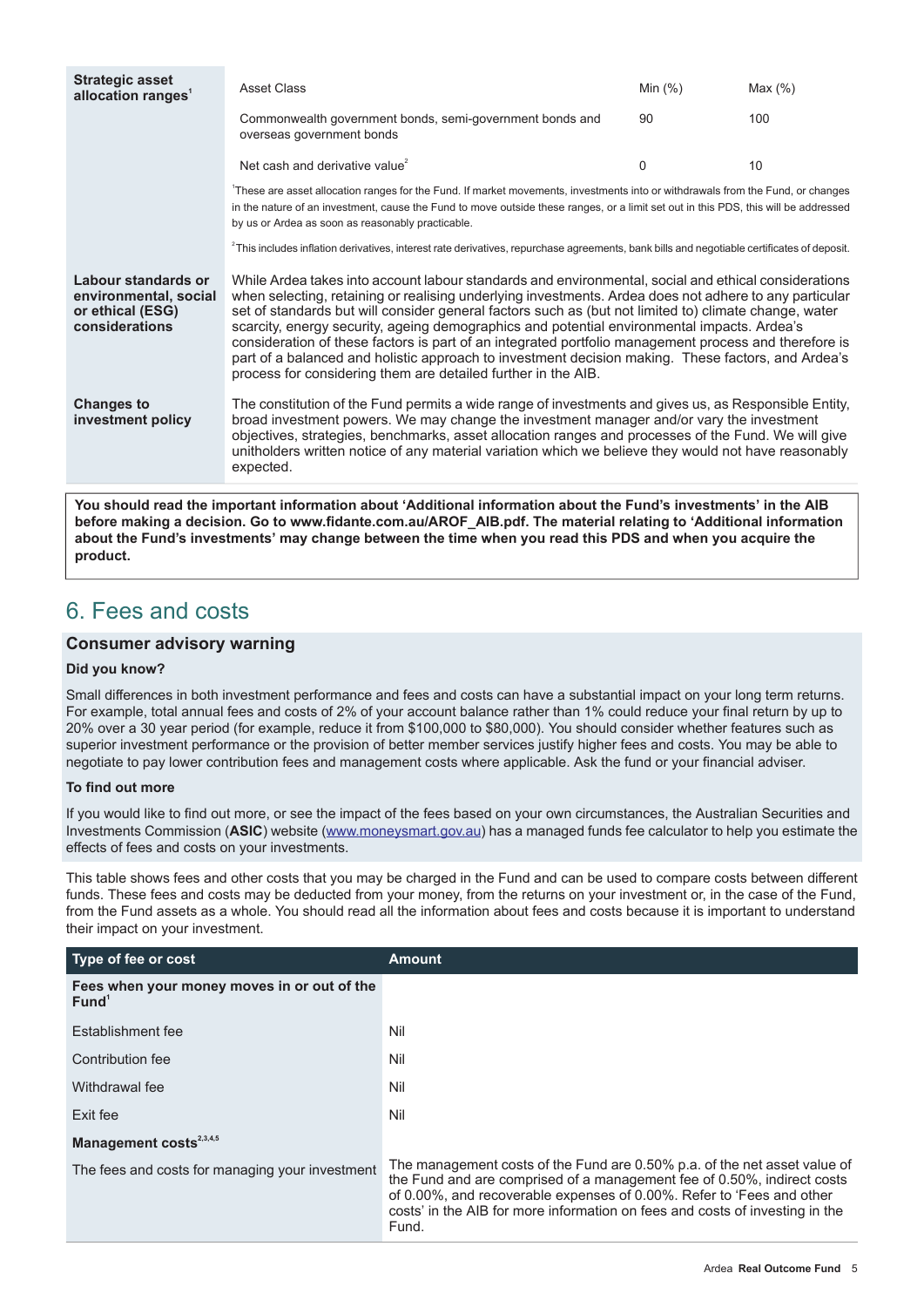### **Example of annual fees and costs for the Fund**

A managed funds fee calculator can also be used to calculate the effect of fees and costs on account balances. This table gives an example of how fees and costs in the Fund can affect your investment over a one-year period. You should use this table to compare this product with other managed investment products.

| <b>Example</b>                                       | <b>Amount</b>                                          | Balance of \$50,000 with a contribution of \$5,000 during the year                                                                                                        |
|------------------------------------------------------|--------------------------------------------------------|---------------------------------------------------------------------------------------------------------------------------------------------------------------------------|
| <b>Contribution fees</b>                             | \$0                                                    | For every additional \$5,000 you put in, you will be charged \$0.                                                                                                         |
| <b>Plus</b> Management<br>costs <sup>1,2,3,4,5</sup> | $0.50\%$ p.a. of the<br>net asset value of<br>the Fund | And, for every \$50,000 you have in the Fund, you will be charged \$250 each year.                                                                                        |
| <b>Equals</b> Cost of Fund                           |                                                        | If you had an investment of \$50,000 at the beginning of the year and you put in an<br>additional \$5,000 during that year, you would be charged fees of:<br>$$250^{4,5}$ |
|                                                      |                                                        | What it costs you will depend on the investment option you choose and the<br>fees you negotiate with your fund or financial adviser.                                      |

This example assumes that the \$5,000 contribution is made at the end of the year and the value of the investment **is otherwise consistent, therefore the management costs associated above are calculated using the \$50,000 balance** only. Please note that this is just an example. In practice, actual investment balances will vary daily and the actual fees **and expenses we charge are based on the value of the Fund, which also fluctuates daily.**

- 1. An allowance for transaction costs may apply to investments into, and withdrawals from, the Fund (refer to 'Buy/sell spreads' below).
- 2. Unless otherwise stated, all fees and costs are quoted inclusive of any Goods and Services Tax (**GST**) and net of any input tax credits (**ITC**s) or reduced input tax credits (**RITC**s) as applicable. Where available, the prescribed RITC rate is currently 55% or 75%, depending on the nature of the fee or cost incurred. Due to the impact of GST, ITC and RITC calculations, actual fees may vary slightly from those stated and may be rounded to two decimal places.
- 3. For certain wholesale clients (as defined in the Corporations Act) we may, at our discretion, negotiate, rebate or waive all or part of our fees. Please refer to 'Can fees be different for different investors?' in 'Fees and other costs'.
- 4. All estimates of fees and costs in this section are based on information available as at the date of this PDS and reflect the Responsible Entity's reasonable estimates of the typical fees for the current financial year. All other management costs reflect the actual amount incurred for last financial year and the Responsible Entity's reasonable estimates where information was not available as at the date of this PDS. The management costs used in the example of annual fees and costs calculation are based on the actual management costs paid for the Fund for the previous financial year, but may take into account previous years or other amounts where appropriate. All figures have been rounded to two decimal places. Please refer to 'Additional explanation of fees and costs' for more information on management costs.

5. Please refer to 'Additional explanation of fees and costs' and 'Other payments' in the AIB for more information on costs that may be payable.

### **Additional explanation of fees and costs**

**Management costs** – Management costs are comprised of the management fee, indirect costs, and recoverable expenses (including normal operating expenses, abnormal expenses and investment expenses). They do not include transactional and operational costs (i.e. buy/sell spreads) of the Fund or the transactional and operational costs of the underlying assets. Management costs are payable from the Fund's assets and are not paid directly from your investment.

**Buy/sell spreads** – The buy/sell spread is the difference between the investment unit price and the withdrawal unit price and is stated as a percentage. The buy/sell spread is not a fee paid to us. It is reflected in the unit price and is therefore an additional cost to you. The current buy/sell spread for the Fund is +0.025%/-0.025%. This may vary from time to time and we will provide notification of any changes on our website.

**Other payments** – We may pay fees from our resources to some IDPS operators because they offer the Fund on their investment menus.

**Additional fees may be paid to a financial adviser if one is consulted. You should refer to the financial adviser's statement of advice which provides details of the fees payable.**

### **Can the fees change?**

All fees can change. Reasons for this might include changing economic conditions and changes in regulation. We will give unitholders 30 days' written notice of any proposed increase

in fees. We cannot charge more than the Fund's constitution allows. If we wish to raise fees above the amount allowed for in the Fund's constitution, we would first need to obtain the approval of unitholders. We also reserve the right to waive or reduce any of the fees and costs described in this PDS without prior notice.

**You should read the important information about 'Fees and costs' in the AIB before making a decision about this product. Go to www.fidante.com.au/AROF\_AIB.pdf. The material relating to 'Fees and costs' may change between the time when you read this PDS and when you acquire the product.**

# 7. How managed investment schemes are taxed

**Investing in a registered managed investment scheme is likely to have tax and/or social security consequences and you are strongly advised to seek professional tax advice.**

The Responsible Entity has elected for the Fund to be an Attribution Managed Investment Trust (**AMIT**). It is intended that all determined trust components (i.e. assessable income, exempt income and non-assessable non-exempt income) will be attributed to members each year so that the Fund itself is not subject to tax. As an investor you will be assessed for tax on your attributed share of the Fund's taxable income, including any net capital gains. The Fund does not pay tax on behalf of Australian investors. Fidante Partners is not a registered tax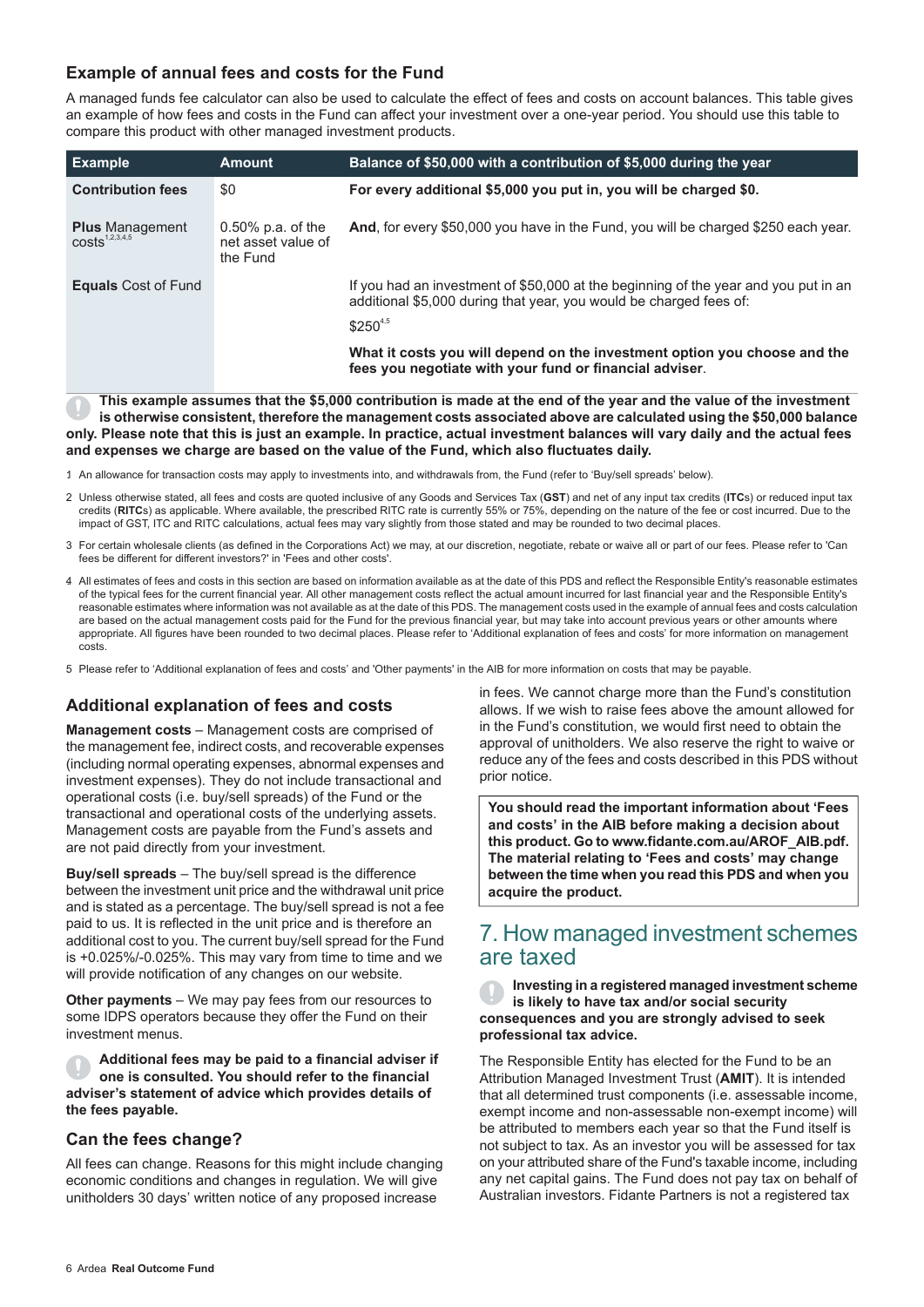(financial) adviser and is not licensed or authorised to provide tax advice. We strongly advise that you obtain your own professional advice regarding your position, as tax and social security laws are complex and subject to change, and investors' individual circumstances vary. New Zealand investors should obtain their own tax advice on the New Zealand and Australian taxation treatment of investing in Australian securities.

**You should read the important information about 'Taxation considerations' and 'Important information for New Zealand investors' in the AIB before making a decision. Go to www.fidante.com.au/AROF\_AIB.pdf. The material relating to 'Taxation considerations' and 'Important information for New Zealand investors' may change between the time when you read this PDS and when you acquire the product.**

# 8. How to apply

You can invest in the Fund as a Direct Investor, or an Indirect Investor.

### **Direct Investors**

The following applies to Direct Investors investing through Fidante Partners. To make your initial investment:

- read this PDS and the AIB on our website;
- complete and sign the relevant application form available on our website, and include all required customer identity verification documents; and
- post all documentation to:

Fidante Partners Reply Paid 86049 Sydney NSW 2001 (No stamp required).

### **Indirect Investors**

If you are an Indirect Investor, you must complete the documentation which your IDPS operator requires.

### **All investors**

Under the Fund's constitution we can accept or reject applications for investment units into the Fund at any time and are not required to give any reason or grounds for such a refusal. To address money laundering and terrorism risks, verification of each investor's identity is a prerequisite for all new investors. If we do not receive all valid documents with your relevant application form we may not be able to commence your investment or may not process any future withdrawal requests until we receive the required documents.

### **Cooling-off rights**

If you are a retail investor as defined in the Corporations Act you may have a cooling-off right whereby you can change your mind about your investment in the Fund and ask for your money to be repaid. This cooling-off right must be exercised within 14 days from the earlier of:

- when you receive confirmation of your investment; and
- the end of the fifth business day after the day on which your units were issued or sold to you.

No cooling-off period applies to an investment placed through an IDPS operator. You should seek advice from your financial adviser or IDPS operator about the cooling-off rights (if any) that might apply to your investment in your IDPS.

### **Complaints**

As part of our commitment to providing quality service to our investors, we endeavour to resolve all complaints quickly and fairly. Our policy is to acknowledge any complaint promptly after receiving it and investigate, properly consider and decide what action (if any) to take and provide a final response to you within 45 days (30 days in relation to privacy complaints). If you have a particular complaint regarding your investment, please do not hesitate to contact us by calling 13 51 53 or writing to us. If you are not happy with our response or how the complaint has been handled you may contact the following external dispute resolution scheme:

The Australian Financial Complaints Authority (**AFCA**), GPO Box 3, Melbourne VIC 3001, Tel: 1800 931 678, email: info@afca.org.au, www.afca.org.au. AFCA provides fair and independent financial services complaint resolution that is free to consumers.

New Zealand investors must send all complaints in writing to the Financial Markets Authority, New Zealand.

Indirect Investors can contact their IDPS operator or us if there is a complaint in relation to the Fund. Complaints regarding the operation of an IDPS should be directed to your IDPS operator. If a complaint is first raised with an IDPS operator and an Indirect Investor is not happy with the how the complaint has been handled, they should raise that with the IDPS operator or the IDPS's external dispute resolution service.

**You should read the important information about 'Important information for New Zealand investors','How to exercise cooling-off rights' and 'Additional information about making a complaint' in the AIB before making a decision. Go to**

**www.fidante.com.au/AROF\_AIB.pdf. The material relating to 'Important information for New Zealand investors', 'How to exercise cooling-off rights' and 'Additional information about making a complaint' may change between the time when you read this PDS and the day when you acquire the product.**

# 9. Additional information

### **Indirect Investors**

Investors accessing the Fund through an investor directed portfolio service (**IDPS**) or IDPS-like scheme (known commonly as a master trust or wrap account) may use, or be given, this PDS when deciding to invest in the Fund. These investors are referred to as Indirect Investors. Indirect Investors do not become unitholders in the Fund, nor do they acquire the rights of a unitholder. The operator of the IDPS (**IDPS operator**) acquires those rights and can exercise or decline to exercise them on behalf of Indirect Investors. Indirect Investors do not receive distributions or reports directly from us, nor do they directly participate in investor meetings or the winding up of the Fund if this were to occur. Indirect investors should direct all enquiries or complaints about the operation of their IDPS to the IDPS operator. In relation to complaints about the Fund, Indirect Investors may contact either their financial adviser, their IDPS operator, or us.

In addition to reading this PDS, Indirect Investors should carefully read the IDPS operator's offer document, which explains the service and the fees payable by the Indirect Investor to the IDPS operator. To invest, Indirect Investors need to complete the documentation which their IDPS operator requires.

### **New Zealand Investors**

This offer to New Zealand investors is a regulated offer made under Australian and New Zealand law. In Australia, this is Chapter 8 of the Corporations Act 2001 (Cth) (Aust) and regulations made under that Act. In New Zealand, this is subpart 6 of Part 9 of the Financial Markets Conduct Act 2013 and Part 9 of the Financial Markets Conduct Regulations 2014. Please refer to 'Important Information for New Zealand Investors' in the AIB.